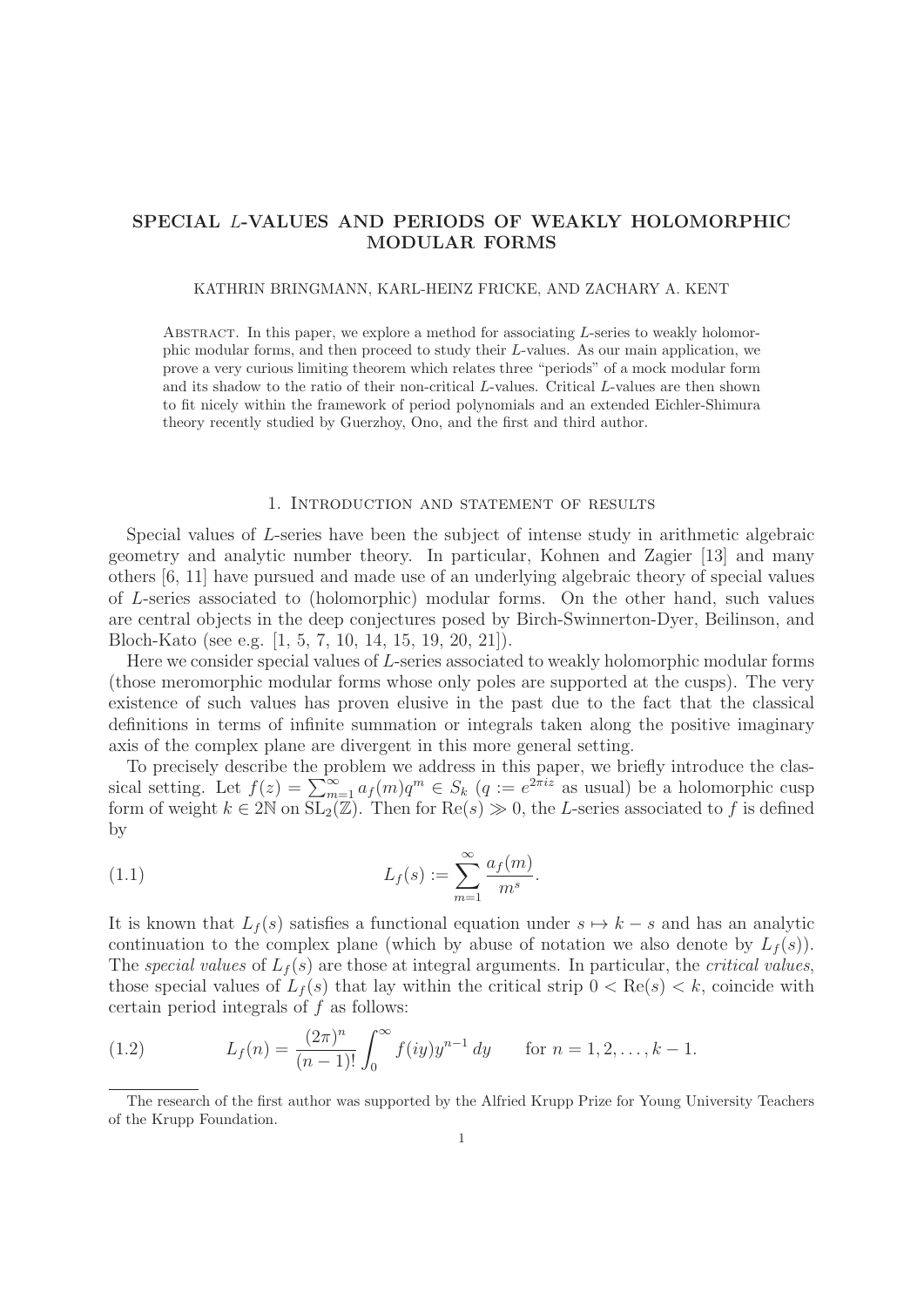Moreover, when f is a Hecke eigenform, Manin's Periods Theorem [16] states that the critical values are essentially algebraic integers. To be more precise, there exist two nonzero complex numbers  $\omega_f^{\pm}$ , known as *periods* for f, such that the quotient  $L_f^*(n)/\omega_f^{sgn((-1)^{n+1})}$  is an algebraic integer for  $n = 1, 2, \ldots, k - 1$ .

Now consider  $f(z) = \sum_{m \ge m_0} a_f(m)q^m \in S_k^!$  (with  $m_0$  throughout the smallest integer s.t.  $a_f(m_0) \neq 0$ , where  $S_k^!$  denotes the space of weight k weakly holomorphic cusp forms (i.e., those weakly holomorphic modular forms satisfying  $a_f(0) = 0$ . In [2], Guerzhoy, Ono, and the first and third authors made many observations regarding critical values of holomorphic cusp forms by extending the classical theory of periods to the much larger space  $S_k^!$ . Clearly  $(1.1)$  and  $(1.2)$  are no longer well-defined for general forms in  $S_k^!$  due to their possible pole at i $\infty$  and the growth of their coefficients. To get around this issue, the authors of [2] use the formal Eichler integral given by

(1.3) 
$$
\mathcal{E}_f(z) := \sum_{m \ge m_0} \frac{a_f(m)}{m^{k-1}} q^m
$$

rather than a period integral to develop their theory. In the case when  $f \in S_k$ , we have that

(1.4) 
$$
\mathcal{E}_f(z) - z^{k-2} \mathcal{E}_f\left(\frac{-1}{z}\right) = \sum_{n=0}^{k-2} \frac{L_f(n+1)}{(k-2-n)!} \cdot (2\pi i z)^{k-2-n}.
$$

In general, the left hand side of (1.4) is always defined for  $f \in S_k^!$  and always a polynomial in z. Therefore, as an interesting side effect, this suggests the existence of an L-series for weakly holomorphic cusp forms.

Indeed, in  $\S$ 2, we introduce a way to regularize the period integrals in  $(1.2)$  so that they are well-defined for all forms in  $S_k^!$ . In doing so, we are able to define L-series for  $f \in S_k^!$  and  $t_0 > 0$  by

1.5)  

$$
L_f(s) := \frac{(2\pi)^s}{\Gamma(s)} L_f^*(s) \quad \text{with}
$$
  

$$
L_f^*(s) := \sum_{m \ge m_0} \frac{a_f(m)\Gamma(s, 2\pi mt_0)}{(2\pi m)^s} + i^k \sum_{m \ge m_0} \frac{a_f(m)\Gamma(k - s, \frac{2\pi m}{t_0})}{(2\pi m)^{k - s}}.
$$

Here the incomplete gamma function,  $\Gamma(s, z)$  is given by the analytic continuation (to an entire function with respect to s and fixed  $z \neq 0$  of  $\int_z^{\infty} e^{-t} t^{s-1} dt$ .

Remarks. (1) For cusp forms the L-series  $L_f^*(s)$  has been defined in the shape of (1.5) by Kohnen and Zagier [13] in order to carry out numerical calculations.

(2) Absolute convergence of  $L_f^*(s)$  is guaranteed since  $\Gamma(s,x) \sim x^{s-1}e^{-x}$  as  $x \to \infty$  and the Circle Method implies that

(1.6) 
$$
a_f(m) \ll m^{\frac{1}{2}(k-\frac{3}{2})}e^{4\pi\sqrt{m_0m}}.
$$

 $($ 

(3) Using the modularity of f, it is not hard to see that  $(1.5)$  is independent of  $t_0$ . Moreover, we find in Theorem 2.2 that  $L_f^*(s)$  satisfies a functional equation under  $s \mapsto k - s$  and has an integral representation.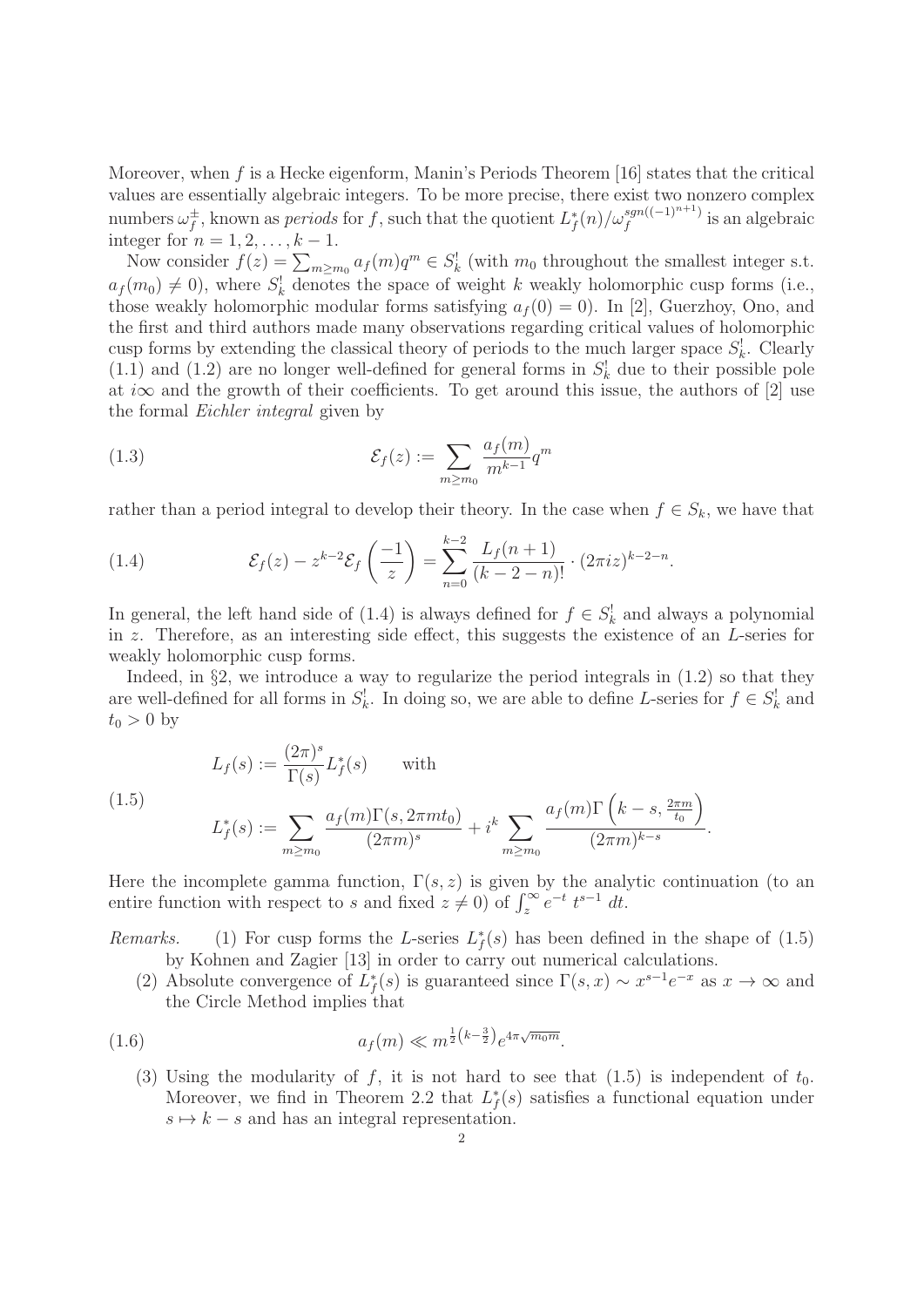Armed now with the L-series for  $f \in S_k^!$ , we are in a position to study their special values and their associated periods. In §2, we give a detailed account of regularized integration and how it relates to  $L_f(s)$  and the formal Eichler integrals (1.3) of [2].

To state our first main result, we require harmonic weak Maass forms. The theory of harmonic weak Maass forms [3], for example explains Ramanujan's mock theta functions [22, 23, 24]. Every harmonic weak Maass form  $\mathcal{F}(z)$  has a unique natural decomposition

$$
\mathcal{F}(z) = \mathcal{F}^-(z) + \mathcal{F}^+(z),
$$

where  $\mathcal{F}^-$  (resp.  $\mathcal{F}^+$ ) is nonholomorphic (resp. holomorphic) on the complex upper-half plane. The holomorphic part  $\mathcal{F}^+$  has a Fourier expansion

$$
\mathcal{F}^+(z) = \sum_{m \ge m_0} c_{\mathcal{F}}^+(m) q^m
$$

which, following Zagier, we call a *mock modular form*. The nonholomorphic part has an expansion in incomplete gamma functions. The differential operators  $D^{k-1}$  with  $D := \frac{1}{2\pi i} \cdot \frac{\partial}{\partial z}$ , and  $\xi_{2-k} := 2iy^{2-k} \cdot \frac{\partial}{\partial \overline{z}}$ , which play a central role in the theory, only see the holomorphic and nonholomorphic parts, respectively, of such forms. Furthermore, in [3, 4] it is shown that they define surjective maps

$$
\xi_{2-k}: \begin{cases} H_{2-k} \twoheadrightarrow M_k^! \\ H_{2-k}^* \twoheadrightarrow S_k, \end{cases} \qquad \text{and} \qquad D^{k-1}: \begin{cases} H_{2-k} \longrightarrow M_k^! \\ H_{2-k}^* \longrightarrow S_k^! \end{cases}
$$

where  $M_k^!$  denotes the space of weight k weakly holomorphic modular forms,  $H_{2-k}$  is the space of harmonic weak Maass forms of weight  $2 - k$ , and  $H_{2-k}^* \subseteq H_{2-k}$  is the subspace of harmonic weak Maass forms of weight 2 − k whose image under  $\xi_{2-k}$  maps onto  $S_k$ .

Following Proposition 5.1 of [4], we are always able to find a harmonic weak Maass form  $\mathcal{F} \in H_{2-k}^*$  which is good for a normalized Hecke eigenform  $g \in S_k$  (see §3 for the definition). In general, the coefficients of the corresponding  $\mathcal{F}^+$  appear to be transcendental. However, in [9], Guerzhoy, Ono, and the third author proved that the coefficients of the corrected form,  $D^{k-1}(\mathcal{F}^+)-c_{\mathcal{F}}^+(1)g$ , are in  $K_g$  (where  $K_g = \mathbb{Q}(a_g(1), a_g(2),...)$ ). This coefficient  $c_{\mathcal{F}}^+(1)$  of  $\mathcal{F}^+$ , is considered to be a third *period* associated to the eigenform  $g \in S_k$ . It turns out (see Corollary 4.4) that there is a nice relation between the L-series from  $D^{k-1}(\mathcal{F})$  and  $\xi_{2-k}(\mathcal{F})$  inside the critical strip. Numerical computations show that such a result is not true at integers outside the critical strip. However, surprisingly, the quotient of the two L-values has some interesting limiting behavior as  $n \to \infty$  which relates the three periods of an eigenform  $q \in S_k$ .

**Theorem 1.1.** Let  $g \in S_k$  be a normalized Hecke eigenform with periods  $\omega_g^{\pm}$  chosen such that  $\langle g, g \rangle = \omega_g^+ \omega_g^-$ , where  $\langle g, g \rangle$  is the usual Peterson inner product. Let  $\mathcal{F} \in H_{2-k}^*$  be good for q. Then for  $\delta = 0$  or 1 we have that

$$
\lim_{n \to \infty} \frac{L_{D^{k-1}(\mathcal{F})}(n)}{L_{\xi_{2-k}(\mathcal{F})}(n)} = \left(c_{\mathcal{F}}^{+}(1) + (-1)^{\delta} c_{\mathcal{F}}^{+}(-1)\right) \omega_{g}^{+} \omega_{g}^{-}.
$$

Remarks. (1) By a theorem of Kohnen and Zagier (p. 202 of [12]), we may always choose  $\omega_g^{\pm}$  such that  $\langle g, g \rangle = \omega_g^{\pm} \omega_g^-$  for a normalized Hecke eigenform  $g \in S_k$ .

(2) One can prove an analogous result for twisted L-series as defined in (1.7).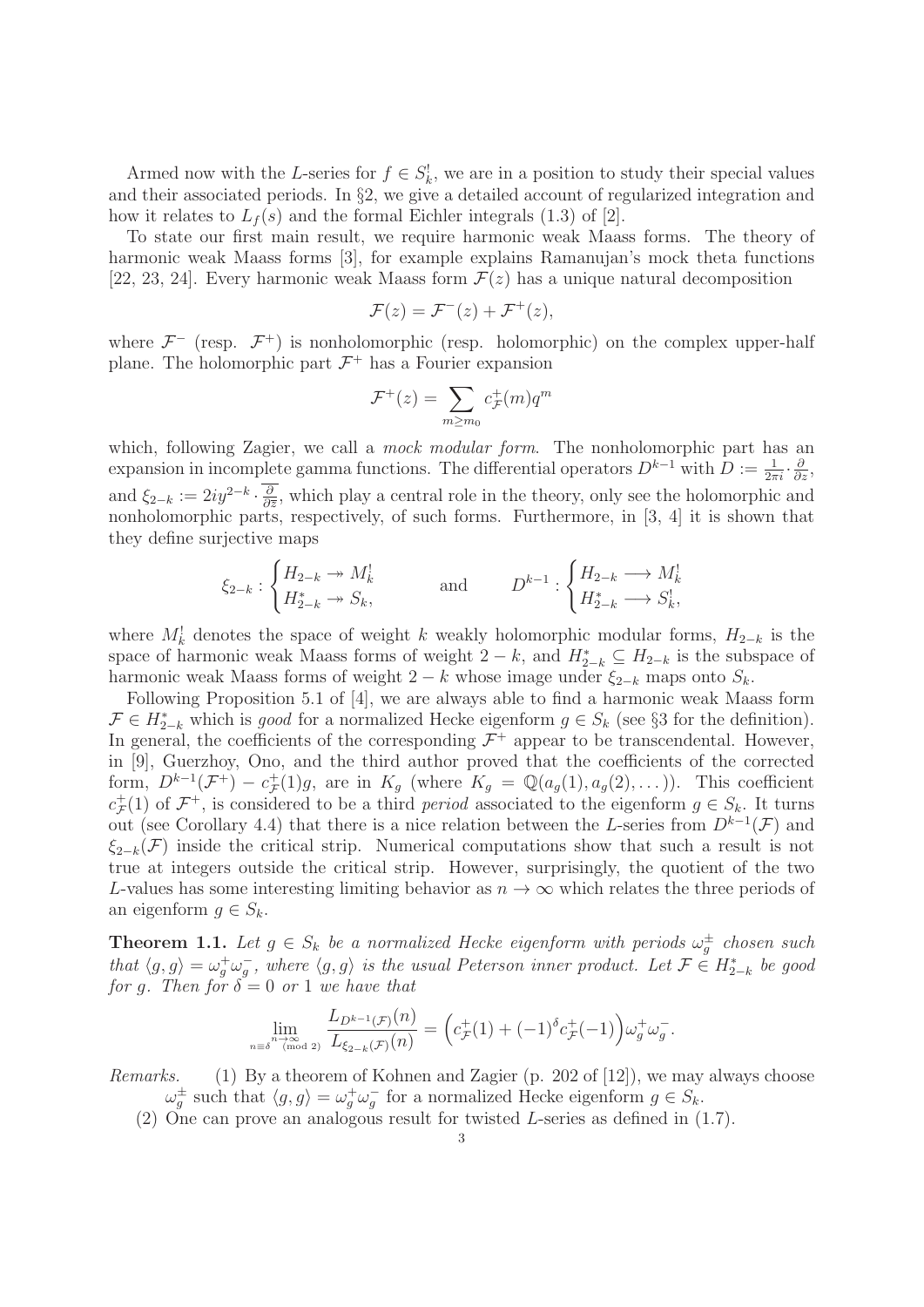As our other application, we extend a result of [2] which shows that forms  $\mathcal{F} \in H_{2-k}^*$ encode the critical values of  $L$ -functions arising from  $S_k$  to the weakly holomorphic setting.

We also define twisted L-series associated to forms in  $S_k^!$ . We first recall the situation for cusp forms  $f \in S_k$ . For a Dirichlet character  $\chi$  with conductor c, we define the L-series of f twisted by  $\chi$  by

$$
L_f(\chi, s) := \sum_{m=1}^{\infty} \frac{\chi(m)a_f(m)}{m^s}.
$$

We define the associated twisted L-series, for  $t_0 > 0$ , by

$$
L_f(\chi, s) := \frac{(2\pi)^s}{\Gamma(s)} L_f^*(\chi, s)
$$

with

$$
(1.7) \ L_f^*(\chi, s) := \sum_{m \ge m_0} \frac{\chi(m)a_f(m)\Gamma(s, 2\pi mt_0)}{(2\pi m)^s} + i^k c^{k-2s} \sum_{m \ge m_0} \frac{\chi(-m)a_f(m)\Gamma\left(k-s, \frac{2\pi m}{c^2 t_0}\right)}{(2\pi m)^{k-s}}.
$$

Moreover, for each  $\gamma = \begin{pmatrix} a & b \\ c & d \end{pmatrix} \in SL_2(\mathbb{Z})$ , we define the  $\gamma$ -mock modular period function for  $\mathcal{F}^+$  by

(1.8) 
$$
\mathbb{P}\left(\mathcal{F}^+,\gamma;z\right):=\frac{(4\pi)^{k-1}}{(k-2)!}\left(\mathcal{F}^+-\mathcal{F}^+|_{2-k}\gamma\right)(z),
$$

where for any function  $g : \mathbb{H} \to \mathbb{C}$ , we let  $g|_{\ell} \gamma(z) := (cz+d)^{-\ell} g\left(\frac{az+b}{cz+d}\right)$ . For a positive integer c, let  $\zeta_c := e^{2\pi i/c}$ , and for  $0 \le d < c$ , let  $\gamma_{c,d} \in SL_2(\mathbb{Z})$  be any matrix satisfying  $\gamma_{c,d} := \begin{pmatrix} * & * \\ c' & d' \end{pmatrix}$ . Here the integers  $0 \le d' < c'$  are chosen so that  $\frac{d}{c} = \frac{d'}{c'}$  in lowest terms. We then obtain

**Theorem 1.2.** Let  $\mathcal{F} \in H_{2-k}$  such that  $f := \xi_{2-k}(\mathcal{F}) \in S_k^!$ . Then we have that

$$
\overline{\mathbb{P}(\mathcal{F}^+, \gamma_{1,0}; \overline{z})} = \sum_{n=0}^{k-2} \frac{L_f(n+1)}{(k-2-n)!} (2\pi i z)^{k-2-n}.
$$

Moreover, if  $\chi$  is a Dirichlet character with conductor c, then

$$
\frac{1}{c}\sum_{\ell \pmod{c}^*}\chi(\ell)\sum_{d=0}^{c-1}\zeta_c^{\ell d}\cdot\overline{\mathbb{P}\left(\mathcal{F}^+,\gamma_{c,d};\overline{z}-\frac{d}{c}\right)}=\sum_{n=0}^{k-2}\frac{L_f(\chi,n+1)}{(k-2-n)!}(2\pi iz)^{k-2-n},
$$

where the sum on  $\ell$  runs over those integers coprime to c.

Remark. Theorem 1.2 was proven in [2] is the special case when  $\xi_{2-k}(\mathcal{F}) \in S_k$ .

In §2, we define regularized L-series and show that they have an integral representation. We also show (see Theorem 2.4) that the error of modularity of an Eichler integral may be viewed as the generating function of critical L-values. We also prove certain vanishing results for a subclass of weakly holomorphic forms. In §3, we recall basic facts regarding the theory of harmonic weak Maass forms and the extended Eichler-Shimura theory of [2]. In §4, we discuss various ways to twist the L-series and derive related results including Theorem 1.2. In §5, we prove Theorem 1.1.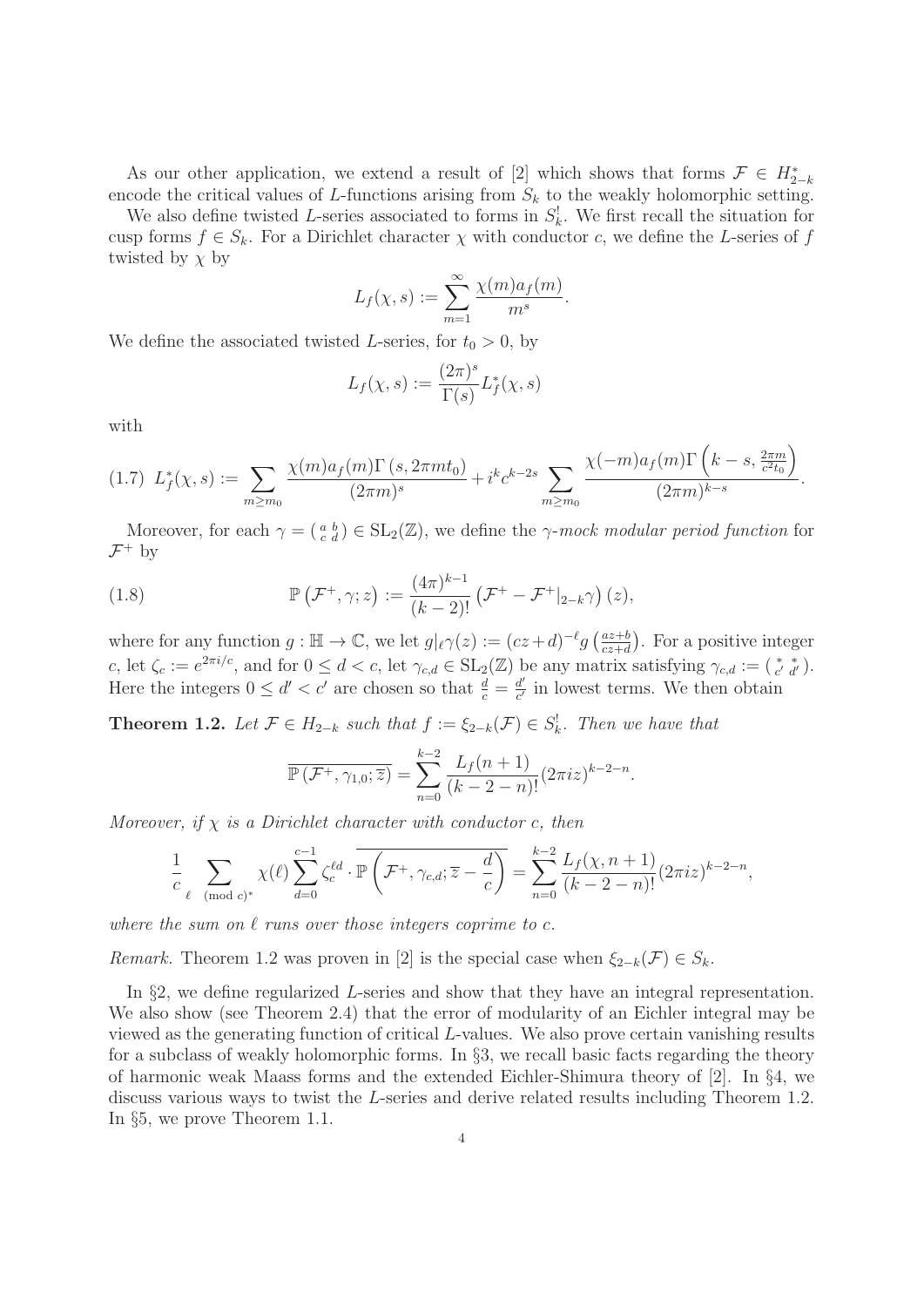# 2. REGULARIZED *L*-SERIES FOR  $S_k^!$

In this section we describe how to associate L-series to weakly holomorphic cusp forms. Let us start by recalling what is known for classical cusp forms.

**Theorem 2.1.** If  $f \in S_k$ , we have for  $s \gg 0$  the integral representation

$$
L_f^*(s) = \int_0^\infty f(iy) y^{s-1} dy.
$$

Furthermore  $L_f^*$  has a holomorphic continuation to  $\mathbb C$  and we have the functional equation

$$
L_f^*(k - s) = i^k L_f^*(s).
$$

To generalize these results to the setting of weakly holomorphic forms, we require certain regularized integrals. For this, consider a continuous function  $f : \mathbb{H} \to \mathbb{C}$ . Assume that there is a  $c \in \mathbb{R}^+$  such that

(2.1) 
$$
f(z) = O\left(e^{c \operatorname{Im}(z)}\right)
$$

uniformly in  $\text{Re}(z)$  as  $\text{Im}(z) \to \infty$ . Then, for each  $z_0 \in \mathbb{H}$ , the integral

$$
\int_{z_0}^{i\infty} e^{uiw} f(w) \ dw
$$

(where the path of integration lies within a vertical strip) is convergent for  $u \in \mathbb{C}$  with  $\text{Re}(u) \gg 0$ . If this integral has an analytic continuation to  $u = 0$ , we define the *regularized* integral by

$$
R. \int_{z_0}^{i\infty} f(w) \, dw := \left[ \int_{z_0}^{i\infty} e^{uiw} f(w) \, dw \right]_{u=0},
$$

where the right hand side means that we take the value at  $u = 0$  of the analytic continuation of the integral. Similarly, we define integrals at other cusps  $a$ . Specifically, suppose that  $\mathfrak{a} = \sigma_{\mathfrak{a}}(i\infty)$  for a scaling matrix  $\sigma_{\mathfrak{a}} \in SL_2(\mathbb{Z})$ . If  $f(\sigma_{\mathfrak{a}}z)$  satisfies  $(2.1)$ , then we define

$$
R. \int_{z_0}^{\mathfrak{a}} f(w) \ dw := R. \int_{\sigma_{\mathfrak{a}}^{-1} z_0}^{\infty} f \big|_{2} \sigma_a(w) \ dw.
$$

For cusps  $a, b$ , we set

(2.2) 
$$
R. \int_{\mathfrak{a}}^{\mathfrak{b}} f(w) \, dw := R. \int_{z_0}^{\mathfrak{b}} f(w) \, dw + R. \int_{\mathfrak{a}}^{z_0} f(w) \, dw
$$

for any  $z_0 \in \mathbb{H}$ . It is not hard to see that this integral is independent of  $z_0 \in \mathbb{H}$ . We now prove an analogue to Theorem 2.1 which will also appear in the second author's thesis.

**Theorem 2.2.** Assume that  $f \in S_k^!$ . We have the identity

(2.3) 
$$
L_f^*(s) = R \cdot \int_0^\infty f(iy) y^{s-1} dy.
$$

Furthermore,  $L_f^*(s)$  satisfies the functional equation

$$
L_f^*(k-s) = i^k L_f^*(s).
$$
  
<sub>5</sub>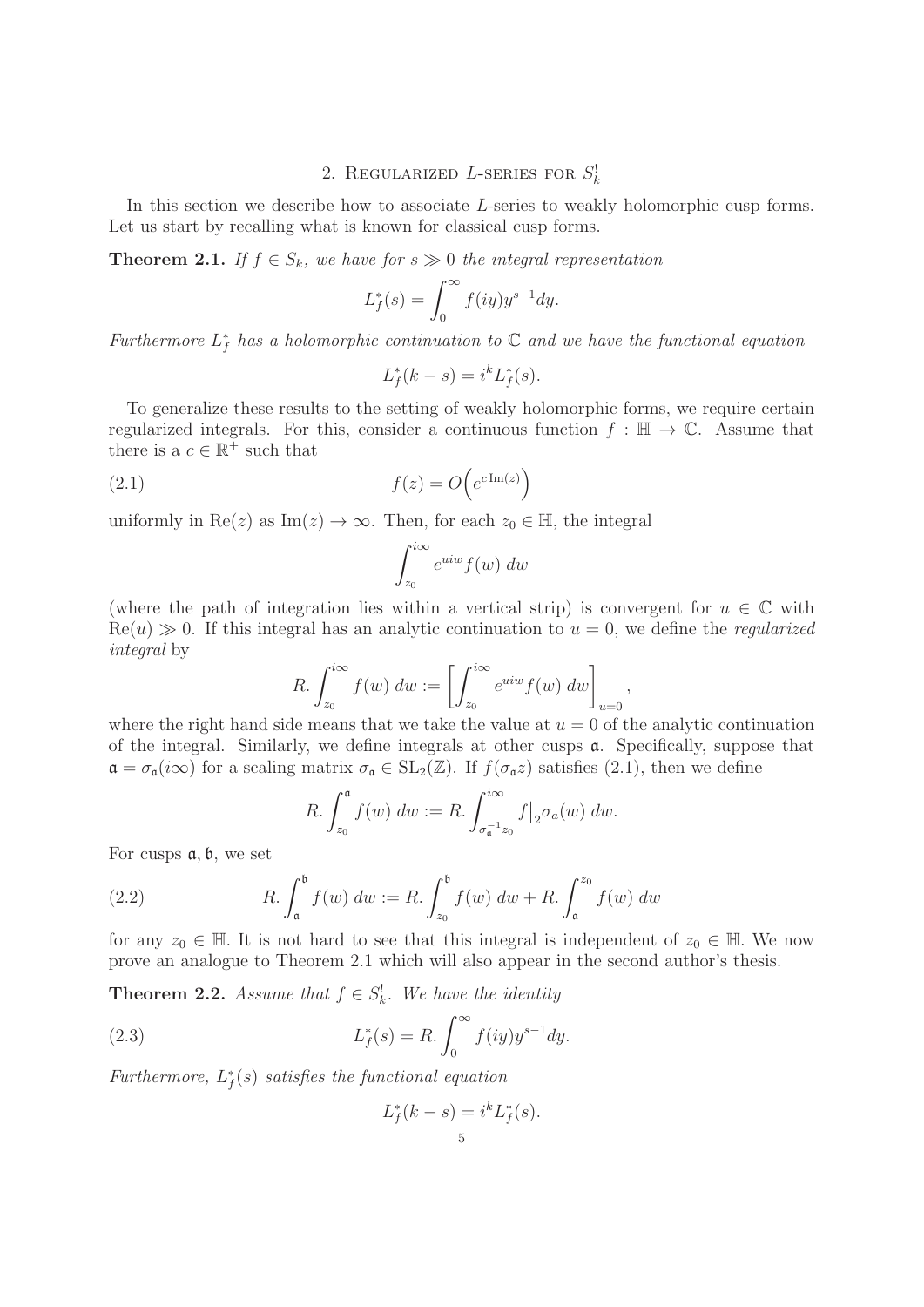**Proof:** To prove  $(2.3)$ , we split the integral into two ranges. Inserting the Fourier expansion of  $f(z) = \sum_{m \ge m_0} a_f(m) q^m$  yields that, for arbitrary  $t_0 > 0$ , we have

$$
R. \int_{t_0}^{\infty} f(iy)y^{s-1} dy = \sum_{m \ge m_0} a_f(m) \left[ \int_{t_0}^{\infty} e^{-2\pi my - ty} y^{s-1} dy \right]_{t=0}
$$
  
=  $\left[ \sum_{m \ge m_0} \frac{a_f(m)}{(t + 2\pi m)^s} \int_{2\pi m t_0 + t t_0}^{\infty} e^{-y} y^{s-1} dy \right]_{t=0} = \sum_{m \ge m_0} \frac{a_f(m)}{(2\pi m)^s} \Gamma(s, 2\pi m t_0).$ 

Similarly we compute that

$$
R. \int_0^{t_0} f(iy)y^{s-1} dy = i^{-k} \sum_{m \ge m_0} \frac{a_f(m)\Gamma\left(k - s, \frac{2\pi m}{t_0}\right)}{(2\pi m)^{k-s}}.
$$

This directly yields (2.3). Moreover the functional equation follows directly from the independence of  $t_0$ .

Recalling the Eichler integral (1.3), we find that if  $f \in S_k$  then it is not hard to see that

$$
\mathcal{E}_f(z) = c_k^{-1} \int_z^{i\infty} f(\tau) (z - \tau)^{k-2} d\tau,
$$

where  $c_k := -\frac{(k-2)!}{(2\pi i)^{k-1}}$ . We show that a similar result holds when  $f \in S_k^!$ .

**Lemma 2.3.** For  $f \in S_k^!$ , we have

$$
\mathcal{E}_f(z) = c_k^{-1} R \cdot \int_z^{i\infty} f(\tau) (\tau - z)^{k-2} d\tau.
$$

**Proof:** In the range of integration, the integrand has only a possible pole when  $\tau \to i\infty$ . Thus we compute, writing  $f(z) = \sum_{m \ge m_0} a_f(m)q^m$ ,

$$
R. \int_z^{i\infty} f(\tau)(\tau - z)^{k-2} d\tau = \left[ \int_z^{i\infty} e^{iu\tau} f(\tau)(\tau - z)^{k-2} d\tau \right]_{u=0}
$$
  
= 
$$
\sum_{m \ge m_0} a_f(m) \left[ \int_z^{i\infty} e^{iu\tau + 2\pi im\tau} (\tau - z)^{k-2} d\tau \right]_{u=0} = \sum_{m \ge m_0} a_f(m) q^m \left[ \int_0^{i\infty} e^{i\tau(u + 2\pi m)} \tau^{k-2} d\tau \right]_{u=0}.
$$

The integral now converges at  $u = 0$  and inserting the integral representation of the gamma function yields the claim.

We next consider the "error of modularity" of Eichler integrals. To be more precise, let

$$
r(f; z) := c_k \Big( \mathcal{E}_f(z) - \mathcal{E}_f(z) \Big|_{2-k} S \Big)
$$

with  $S := \begin{pmatrix} 0 & -1 \\ 1 & 0 \end{pmatrix}$ . It is known [2, 12] that  $r(f; z)$  satisfies period relations, i.e.,

$$
r(f; z) \in W := \left\{ P \in V_{k-2} : P + P \Big|_{2-k} S = P + P \Big|_{2-k} U + P \Big|_{2-k} U^2 = 0 \right\},\
$$

where  $U := (\begin{smallmatrix} 1 & -1 \\ 1 & 0 \end{smallmatrix})$ , and  $V_{k-2}$  denotes the space of polynomials of degree at most  $k-2$ . We next prove that the period polynomial  $r(f; z)$  represents the generating functions for L-values inside the critical strip (see [2] for the case of classical cusp forms).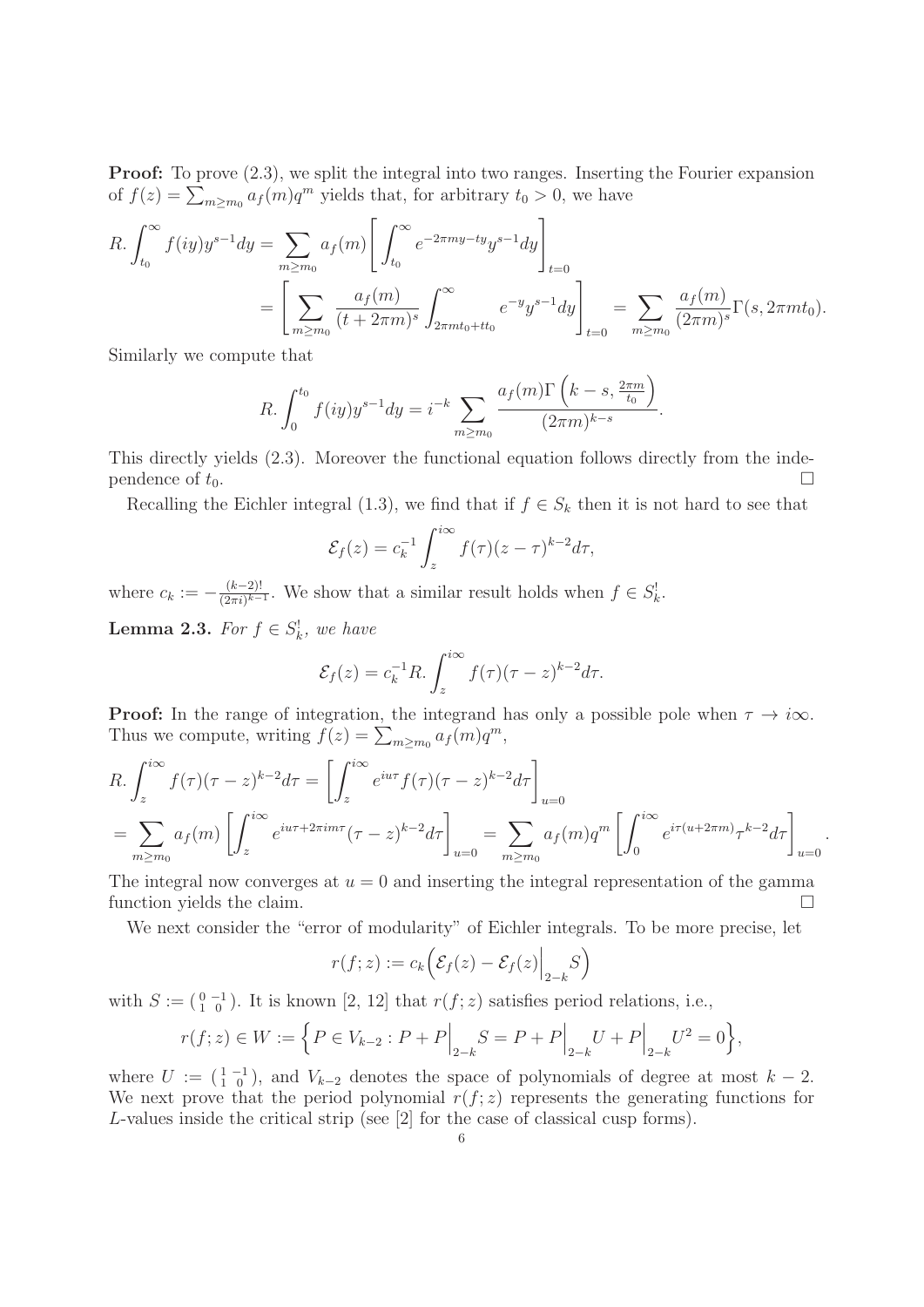**Theorem 2.4.** We have that for  $f \in S_k^!$ 

$$
r(f; z) = \sum_{n=0}^{k-2} i^{1-n} {k-2 \choose n} L_f^*(n+1) z^{k-2-n}.
$$

**Proof:** Making the change of variables  $\tau \to -\frac{1}{\tau}$  in the second summand defining  $r(f; z)$  and applying Lemma 2.3 easily gives that

$$
r(f; z) = R \cdot \int_0^{i\infty} f(\tau) (\tau - z)^{k-2} d\tau.
$$

Now the claim follows using the binomial expansion,  $(1.5)$  and  $(2.3)$ .

As an application, we next turn to some simple vanishing results of regularized L-values associated to forms in  $D^{k-1}(M_{2-k}^!)$  which play an important role in the Hecke theory for weakly holomorphic forms [19].

**Theorem 2.5.** If 
$$
f \in D^{k-1}(M_{2-k}^!
$$
, then we have for  $2 \le n \le k-2$  that  

$$
L_f(n) = 0.
$$

Moreover  $L_f(1) = L_f(k-1) = 0$  if and only if  $f \in D^{k-1}\Big(S^!_{2-k}\Big)$ .

**Proof:** Assume  $f = D^{k-1}(F)$  with  $F \in M^!_{2-k}$ . We have that

$$
\mathcal{E}_f = F + c,
$$

where c is the negative of the constant term of F. Using that  $F \in M_{2-k}^!$  gives that

$$
\mathcal{E}_f(z) - z^{k-2} \mathcal{E}_f\left(-\frac{1}{z}\right) = c\Big(1 - z^{k-2}\Big).
$$

 $\Box$  Erom this we obtain the claim by Theorem 2.4.

## 3. Harmonic weak Maass forms

We let  $z = x + iy \in \mathbb{H}$ , with  $x, y \in \mathbb{R}$ , and suppose throughout that  $k \geq 4$  is even. The weight  $2 - k$  hyperbolic Laplacian is defined by

$$
\Delta_{2-k}:=-y^2\left(\frac{\partial^2}{\partial x^2}+\frac{\partial^2}{\partial y^2}\right)+i(2-k)y\left(\frac{\partial}{\partial x}+i\frac{\partial}{\partial y}\right).
$$

A harmonic (weak) Maass form of weight 2−k is any smooth function  $\mathcal{F} : \mathbb{H} \to \mathbb{C}$  satisfying:

- (i)  $\mathcal{F}(z) = F|_{2-k}\gamma(z)$  for all  $\gamma = \begin{pmatrix} a & b \\ c & d \end{pmatrix} \in SL_2(\mathbb{Z});$
- (ii)  $\Delta_{2-k}(\mathcal{F})=0;$
- (iii) The function  $\mathcal F$  has at most linear exponential growth at infinity.

We denote the space of such forms by  $H_{2-k}$ . Moreover, we let  $H_{2-k}^* \subset H_{2-k}$  be the subspace of forms that are mapped to  $S_k$  under  $\xi_{2-k}$ .

Every harmonic Maass form  $\mathcal F$  has two natural associated period polynomials, one coming from  $\xi_{2-k}(\mathcal{F})$  and one from  $D^{k-1}(\mathcal{F})$ . The next theorem from [2] shows that these are related.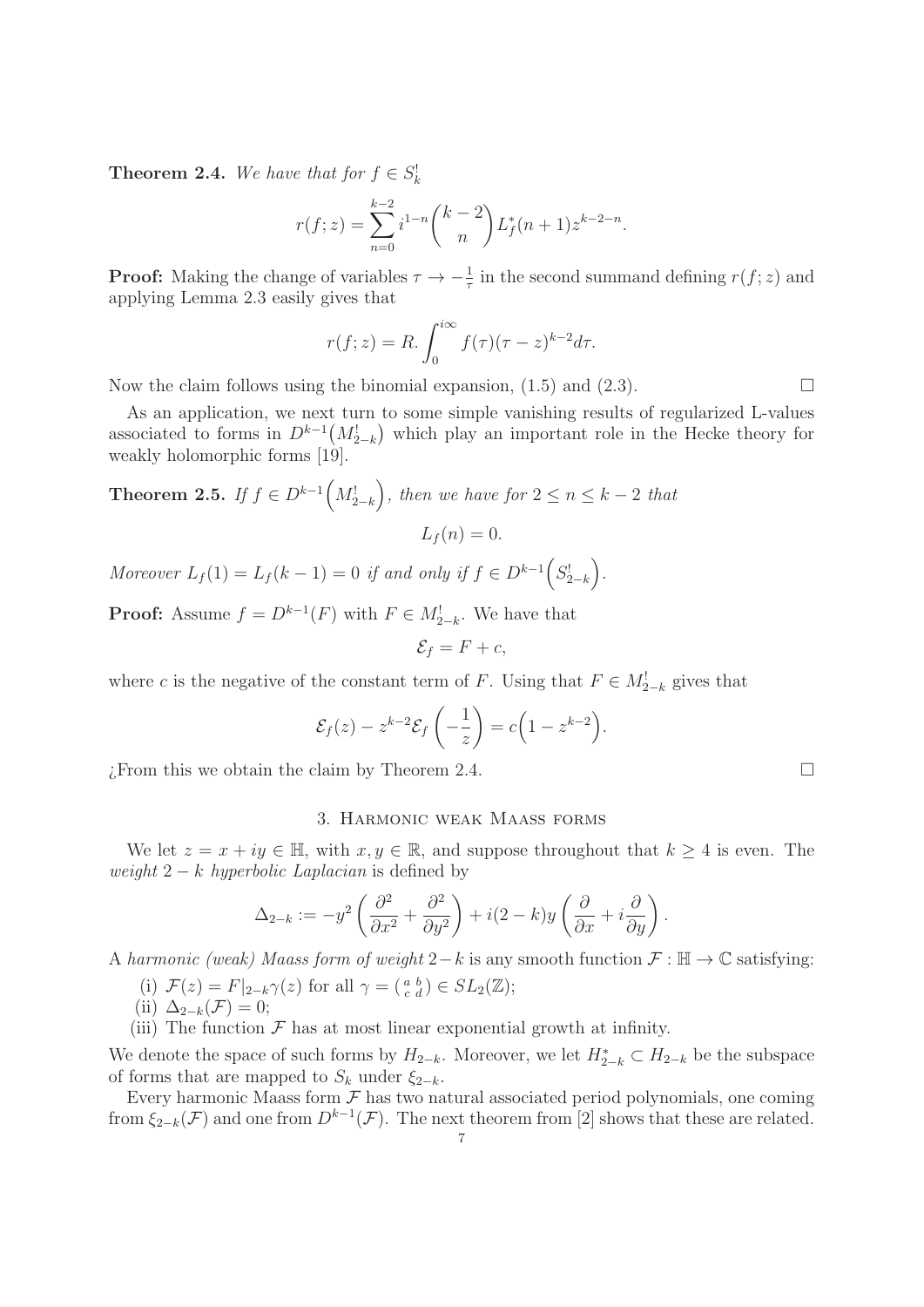**Theorem 3.1.** If  $\mathcal{F} \in H_{2-k}$ , then we have that

$$
r(\xi_{2-k}(\mathcal{F}); z) \equiv -\frac{(4\pi)^{k-1}}{(k-2)!} \cdot \overline{r(D^{k-1}(\mathcal{F}); \overline{z})} \pmod{z^{k-2}-1}
$$

where equivalence modulo  $z^{k-2}-1$  means that the difference of the two functions is a constant multiple of  $z^{k-2} - 1$ . Moreover, there is a function  $\widehat{\mathcal{F}} \in H_{2-k}$  for which  $\xi_{2-k}(\widehat{\mathcal{F}}) = \xi_{2-k}(\mathcal{F})$ and

$$
r(\xi_{2-k}(\mathcal{F}); z) = -\frac{(4\pi)^{k-1}}{(k-2)!} \cdot \overline{r(D^{k-1}(\widehat{\mathcal{F}}); \overline{z})}.
$$

This directly relates the L-values associated to the two pieces of a harmonic Maass form.

**Corollary 3.2.** If  $\mathcal{F} \in H_{2-k}$ , then for integers  $0 < n < k-2$ , we have that

$$
L_{\xi_{2-k}(\mathcal{F})}(n+1) = (-1)^n \frac{(4\pi)^{k-1}}{(k-2)!} \overline{L_{D^{k-1}(\mathcal{F})}(n+1)}.
$$

Finally we need the notation of good. We say that a harmonic Maass form  $\mathcal{F} \in H_{2-k}$ is good for the normalized Hecke eigenform  $g(z) := \sum_{n=1}^{\infty} a_g(n)q^n \in S_k$  if it satisfies the following:

- (1) The principal part of F at the cusp i $\infty$  belongs to  $K_g[q^{-1}]$  where  $K_g := \mathbb{Q}(a_g(1), a_g(2), \ldots)$ .
- (2) We have that  $\xi_{2-k}(\mathcal{F}) = \frac{g}{\langle g,g \rangle}$ .

# 4. Twisted L-series

Throughout this section, we let  $\chi$  be a Dirichlet character with conductor c. We require, as an auxiliary function, a regularized L-series assocciated to  $f(z) = \sum_{m \ge m_0} a_f(m)q^m \in S_k^0$ twisted by roots of unity. To be more precise, for  $(d, c) = 1$ , we define, for  $t > 0$ 

$$
L_f\left(\zeta_c^d, s\right) := \frac{(2\pi)^s}{\Gamma(s)} L_f^*\left(\zeta_c^d, s\right) \qquad \text{with}
$$
  

$$
L_f^*\left(\zeta_c^d, s\right) := \sum_{m \ge m_0} \frac{a_f(m)\zeta_c^{dm} \Gamma(s, 2\pi mt_0)}{(2\pi m)^s} + i^k c^{k-2s} \sum_{m \ge m_0} \frac{a_f(m)\zeta_c^{-am} \Gamma\left(k-s, \frac{2\pi m}{c^2 t_0}\right)}{(2\pi m)^{k-s}},
$$

where a is defined by  $ad \equiv 1 \pmod{c}$ . As before we can see that this definition is independent of  $t_0$ . A straightforward calculation allows us to write the L-series twisted by  $\chi$  in terms of the above defined L-series.

**Lemma 4.1.** We have that

$$
L_f^*(\chi, s) = \frac{1}{c} \sum_{\ell \pmod{c}^*} \chi(\ell) \sum_{d=0}^{c-1} \zeta_c^{-\ell d} L_f^* (\zeta_c^d, s).
$$

A calculation completely analogous to that of Theorem 2.2 yields the following

**Theorem 4.2.** Assume that  $f \in S_k^!$ . We have the integral representation

$$
L_f^*\left(\zeta_c^d, s\right) = i^{-s}R \cdot \int_{\frac{d}{c}}^{i\infty} f(w) \left(w - \frac{d}{c}\right)^{s-1} dw.
$$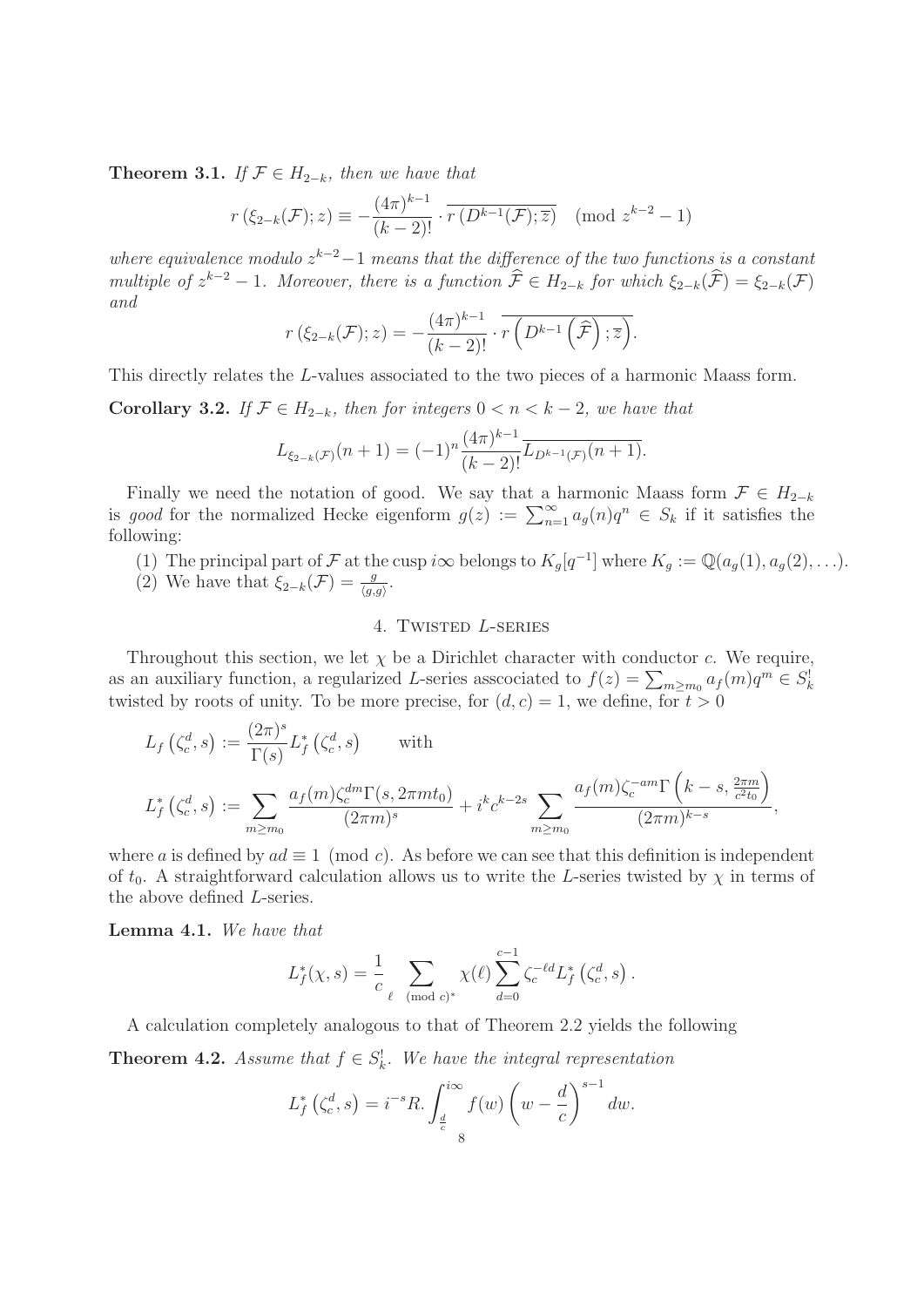Moreover it satisfies the functional equation

$$
L_f^*\left(\zeta_c^d, k-s\right) = i^k c^{2s-k} L_f^*\left(\zeta_c^{-a}, s\right).
$$

Clearly, by Lemma 4.1 we also obtain an integral representation and functional equation for the twisted L-series. Our next result concerns a twisted analogue of Corollary 3.2, relating the two L-functions naturally associated to a harmonic Maass form.

**Theorem 4.3.** Let  $\mathcal{F} \in H_{2-k}$  with  $\xi_{2-k}(\mathcal{F}), D^{k-1}(\mathcal{F}) \in S_k^!$ . Then we have for  $0 < n < k-2$ 

$$
L_{\xi_{2-k}(\mathcal{F})}\left(\zeta_c^d, n+1\right) = (-1)^n \frac{(4\pi)^{k-1}}{(k-2)!} \overline{L_{D^{k-1}(\mathcal{F})}\left(\zeta_c^d, n+1\right)}.
$$

Combining this theorem with Lemma 4.1 immediately gives us the following

**Corollary 4.4.** Let  $\mathcal{F} \in H_{2-k}$  with  $\xi_{2-k}(\mathcal{F}), D^{k-1}(\mathcal{F}) \in S_k^!$ . Then we have for  $0 < n < k-2$ 

$$
L_{\xi_{2-k}(\mathcal{F})}(\chi,n+1) = (-1)^n \frac{(4\pi)^{k-1}}{(k-2)!} \overline{L_{D^{k-1}(\mathcal{F})}(\chi^-,n+1)},
$$

where  $\chi^-(m) := \chi(-m)$ .

**Proof of Theorem 4.3:** Define

$$
\mathcal{G}(z) := -(2i)^{1-k} R \cdot \int_{-\overline{z}}^{i\infty} \xi_{2-k}(\mathcal{F})^c(w) (z+w)^{k-2} dw + c_k^{-1} R \cdot \int_z^{i\infty} D^{k-1}(\mathcal{F}) (w) (z-w)^{k-2} dw,
$$

where  $g^{c}(z) := \sum_{m \geq m_0} \overline{a_g(m)} q^m$  for  $g(z) = \sum_{m \geq m_0} a_g(m) q^m \in S_k^!$ . We show that G and F are identical up to a constant term. A direct calculation gives us that

 $\xi_{2-k}(\mathcal{G}) = \xi_{2-k}(\mathcal{F}).$ 

Moreover, using Lemma 2.3, we obtain that

$$
D^{k-1}(\mathcal{G})=D^{k-1}\left(\mathcal{E}_{D^{k-1}(\mathcal{F})}\right)=D^{k-1}(\mathcal{F}).
$$

It follows that

$$
\mathcal{G} = \mathcal{F} + p,
$$

where p is a polynomial of degree at most  $k-2$ . Because G and F are both translation invariant, we have that  $p = a_0$  is constant. Using the modularity of  $\mathcal F$  with  $\gamma = \begin{pmatrix} a & b \\ c & d \end{pmatrix} \in \mathbb{R}$  $SL_2(\mathbb{Z})$  we have that

(4.1) 
$$
0 = \mathcal{F}\Big|_{2-k}(1-\gamma)\left(z-\frac{d}{c}\right) = \mathcal{F}_1\Big|_{2-k}(1-\gamma)\left(z-\frac{d}{c}\right) + \mathcal{F}_2\Big|_{2-k}(1-\gamma)\left(z-\frac{d}{c}\right) - a_0\Big|_{2-k}(1-\gamma)\left(z-\frac{d}{c}\right),
$$

where

$$
\mathcal{F}_1(z) := -(2i)^{1-k} R \cdot \int_{-\overline{z}}^{i\infty} \xi_{2-k}(\mathcal{F})^c(w) (z+w)^{k-2} dw,
$$
  

$$
\mathcal{F}_2(z) := c_k^{-1} R \cdot \int_z^{i\infty} D^{k-1}(\mathcal{F}) (w) (z-w)^{k-2} dw.
$$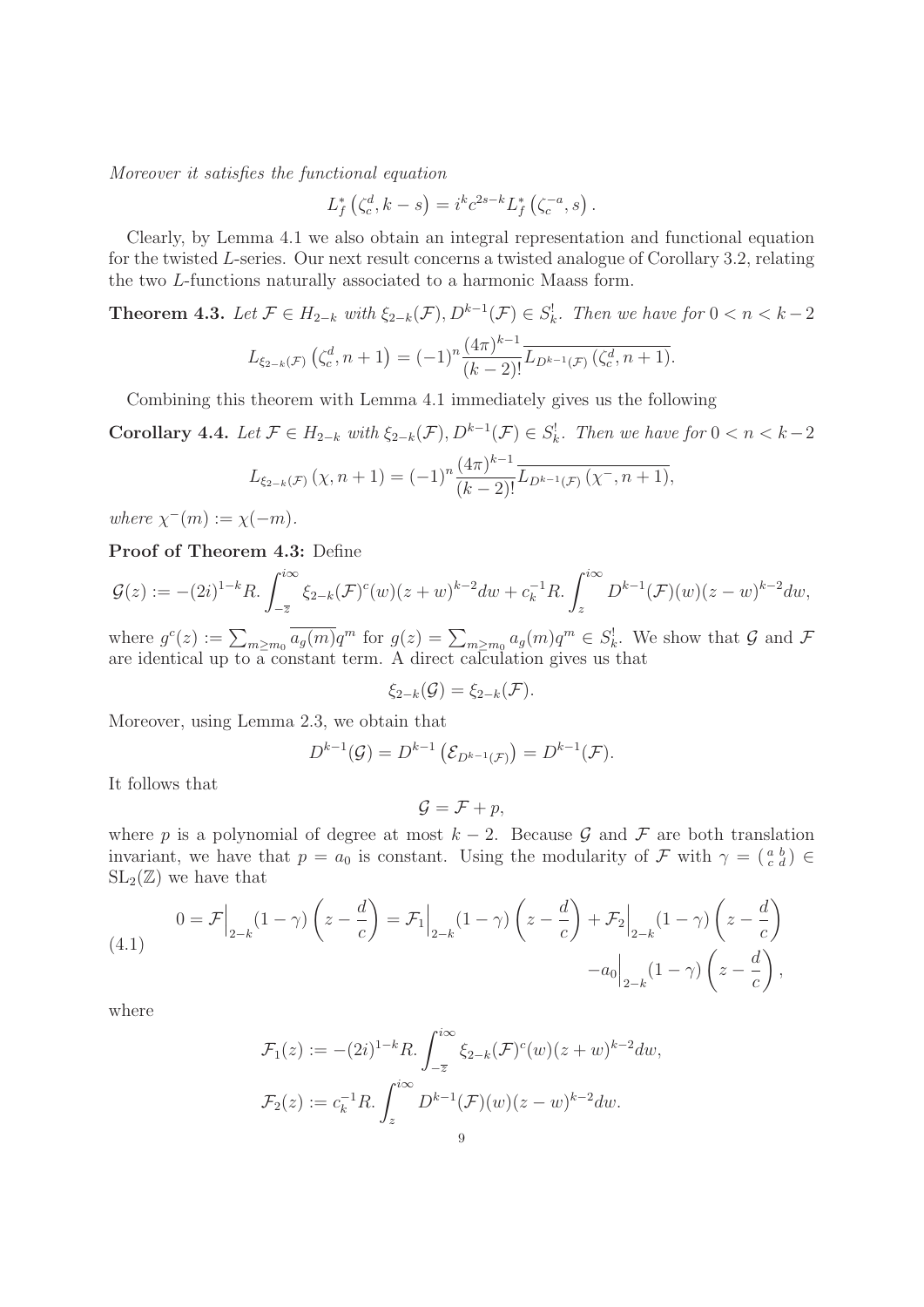Clearly we have

$$
a_0\Big|_{2-k}(1-\gamma)\left(z-\frac{d}{c}\right) = a_0\Big(1-(cz)^{k-2}\Big).
$$

Moreover, a direct calculation shows that

$$
\mathcal{F}_1(z)\Big|_{2-k} \gamma = -(2i)^{1-k} R \cdot \int_{-\overline{z}}^{\frac{d}{c}} \xi_{2-k}(\mathcal{F})^c(w) (z+w)^{k-2} dw,
$$
  

$$
\mathcal{F}_2(z)\Big|_{2-k} \gamma = c_k^{-1} R \cdot \int_z^{-\frac{d}{c}} D^{k-1}(\mathcal{F}) (w) (z-w)^{k-2} dw.
$$

Thus

$$
(2i)^{1-k}R \cdot \int_{\frac{d}{c}}^{i\infty} \xi_{2-k}(\mathcal{F})^c(w) \left(z - \frac{d}{c} + w\right)^{k-2} dw
$$
  

$$
\equiv c_k^{-1}R \cdot \int_{-\frac{d}{c}}^{i\infty} D^{k-1}(\mathcal{F})(w) \left(z - \frac{d}{c} - w\right)^{k-2} dw \pmod{1 - (cz)^{k-2}}.
$$

Inserting the binomial expansion and using Theorem 4.2 then gives

$$
c_k^{-1} \sum_{n=0}^{k-2} i^{1-n} {k-2 \choose n} L_{D^{k-1}(\mathcal{F})}^* \left(\zeta_c^{-d}, n+1\right) z^{k-2-n}
$$
  
\n
$$
\equiv (2i)^{1-k} \sum_{n=0}^{k-2} i^{1-n} {k-2 \choose n} L_{\xi_{2-k}(\mathcal{F})^c}^* \left(\zeta_c^d, n+1\right) (-z)^{k-2-n} \pmod{1-(cz)^{k-2}}.
$$

The claim now follows by comparing coefficients and using the fact that for integers  $0\leq n\leq$  $k-2$  we have

(4.2) 
$$
L_{f^c}^* (\zeta_c^d, n+1) = \overline{L_f^* (\zeta_c^{-d}, n+1)}.
$$

**Proof of Theorem 1.2:** Let  $\mathcal{F} \in H_{2-k}$  with  $f = \xi_{2-k}(\mathcal{F}) \in S_k^!$ . By definition

$$
\mathbb{P}\left(\mathcal{F}^+,\gamma_{c,d};z\right)=-\frac{(4\pi)^{k-1}}{(k-2)!}\left(\mathcal{F}^- - \mathcal{F}^-|_{2-k}\gamma_{c,d}\right)(z).
$$

As in the proof of Theorem 4.3, we obtain

$$
\mathbb{P}\left(\mathcal{F}^+,\gamma_{c,d};z-\frac{d}{c}\right)=-\frac{(2\pi i)^{k-1}}{(k-2)!}\sum_{n=0}^{k-2}\binom{k-2}{n}i^{n+1}L_{fc}^*\left(\zeta_c^d,n+1\right)z^{k-2-n}.
$$

Next we use (4.2) to find that

$$
\overline{\mathbb{P}\left(\mathcal{F}^+,\gamma_{c,d};\overline{z}-\frac{d}{c}\right)} = \frac{(2\pi i)^{k-1}}{(k-2)!} \sum_{n=0}^{k-2} {k-2 \choose n} i^{-n-1} L_f^* \left(\zeta_c^{-d}, n+1\right) z^{k-2-n}
$$

$$
= \sum_{n=0}^{k-2} \frac{L_f \left(\zeta_c^{-d}, n+1\right)}{(k-2-n)!} (2\pi i z)^{k-2-n}.
$$

Finally, we apply Lemma 4.1 to obtain the result.

 $\Box$ 

 $\Box$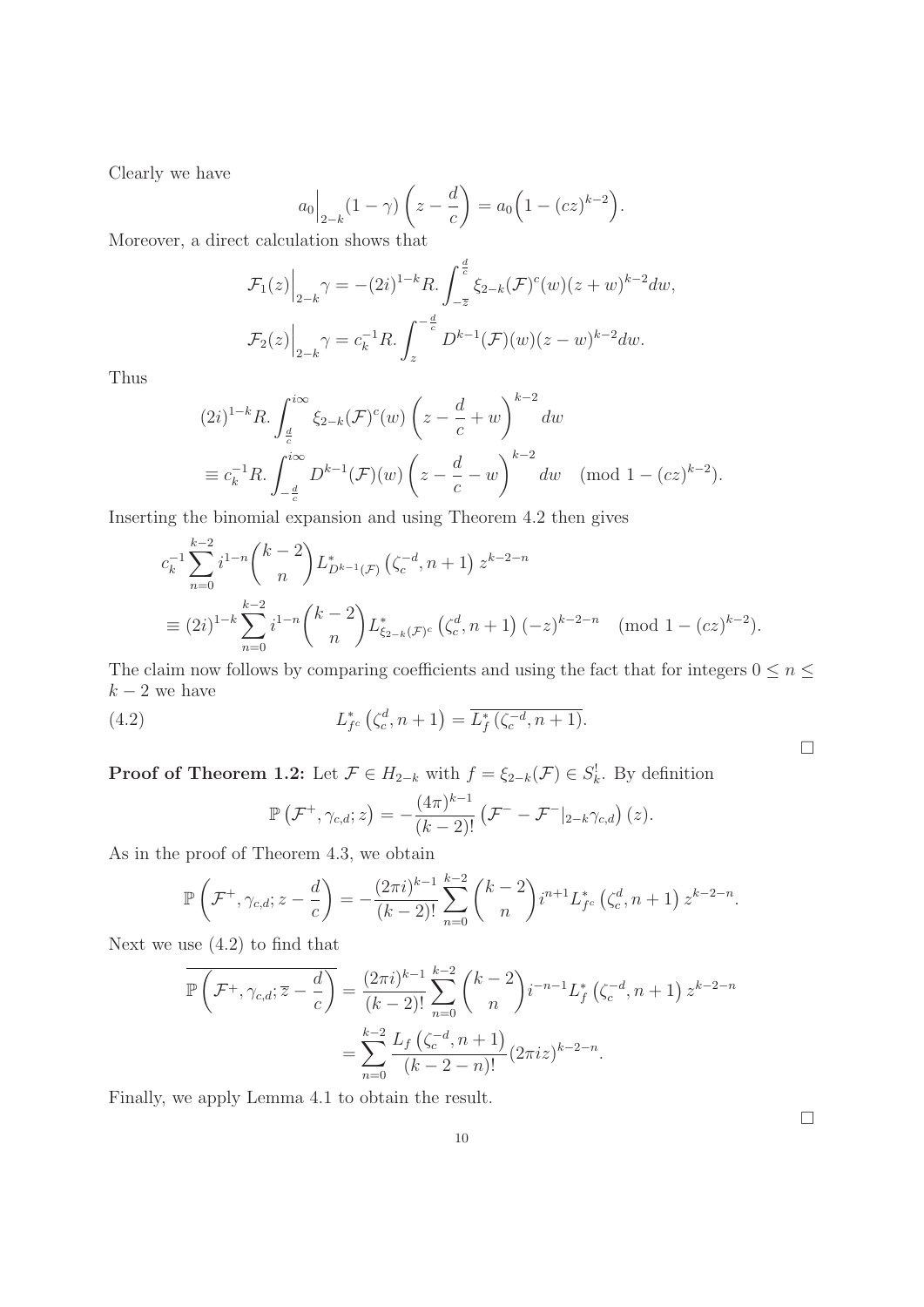### 5. Proof of Theorem 1.1

We begin by recalling some basic facts regarding the incomplete gamma function (see Section 8 of [17] for more details). For  $s \in \mathbb{C}$  with  $\text{Re}(s) > 0$ , we define the *incomplete* gamma function by

(5.1) 
$$
\Gamma(s,x) := \int_x^{\infty} e^{-t} t^s \frac{dt}{t}.
$$

We note that the usual gamma function is given for  $\text{Re}(s) > 0$  by  $\Gamma(s) := \Gamma(s, 0)$ . Integrations by parts gives the following recurrence relation

$$
\Gamma(s+1, x) = e^{-x} x^s + s \Gamma(s, x).
$$

There is an analytic continuation of  $\Gamma(s, x)$  to an entire function with respect to s for fixed  $x \neq 0$  (see Section 8.2 of [17]). Note that (5.1) also holds for  $x > 0$  and  $s \in \mathbb{C}$ . Moreover for  $n \in \mathbb{N}$ , we require the following representation

(5.2) 
$$
\frac{\Gamma(n,x)}{(n-1)!} = e^{-x} \sum_{m=0}^{n-1} \frac{x^m}{m!}
$$

and

(5.3) 
$$
\Gamma(-n, x) = (-1)^n \frac{\Gamma(0, x)}{n!} + \frac{(-1)^{n+1} e^{-x}}{n! x} \sum_{m=0}^{n-1} \frac{(-1)^m m!}{x^m}.
$$

A main step in the proof of Theorem 1.1 is the following.

**Proposition 5.1.** Let  $\delta = 0$  or 1, and  $f(z) = \sum_{m \ge m_0} a_f(m)q^m \in S_k^!$ . Then  $\binom{m}{n}$ 

$$
\lim_{n \to \infty} \lim_{n \to \infty} \frac{(2\pi m_1)^n}{(n-1)!} L_f^*(n) = a_f(m_1) + (-1)^{\delta} a_f(-m_1),
$$

where  $m_1 \in \mathbb{N}$  is minimal with

$$
a_f(m_1) + (-1)^{\delta} a_f(-m_1) \neq 0.
$$

**Proof:** We consider the individual pieces of the L-series (1.5) for f and choose  $t_0 = 1$ . First we show that

$$
\lim_{n \to \infty} \sum_{m \ge m_0} a_f(m) \frac{\Gamma(k-n, 2\pi m)}{(2\pi m)^{k-n}} = \lim_{n \to \infty} \sum_{m \ge m_0} a_f(m) \Gamma(-n, 2\pi m) (2\pi m)^n
$$

exists. This then clearly gives that the corresponding contribution to the limit is 0 since for all  $x$ 

(5.4) 
$$
\lim_{n \to \infty} \frac{x^n}{n!} = 0.
$$

Firstly we split off all negative indexed terms. For this, we show that for  $|x| > 1$  the function  $\Gamma(-n, x)x^n$  is bounded. Using (5.3), we estimate

$$
\left|\Gamma(-n,x)x^n\right| \ll \frac{|x|^n}{n!} \sum_{m=0}^{n-1} \frac{m!}{|x|^m} = \sum_{m=0}^{n-1} {n \choose m}^{-1} \frac{|x|^{n-m}}{(n-m)!} \le \sum_{m=1}^{n} \frac{|x|^m}{m!} < e^x.
$$

Here all bounds depend on  $x$ .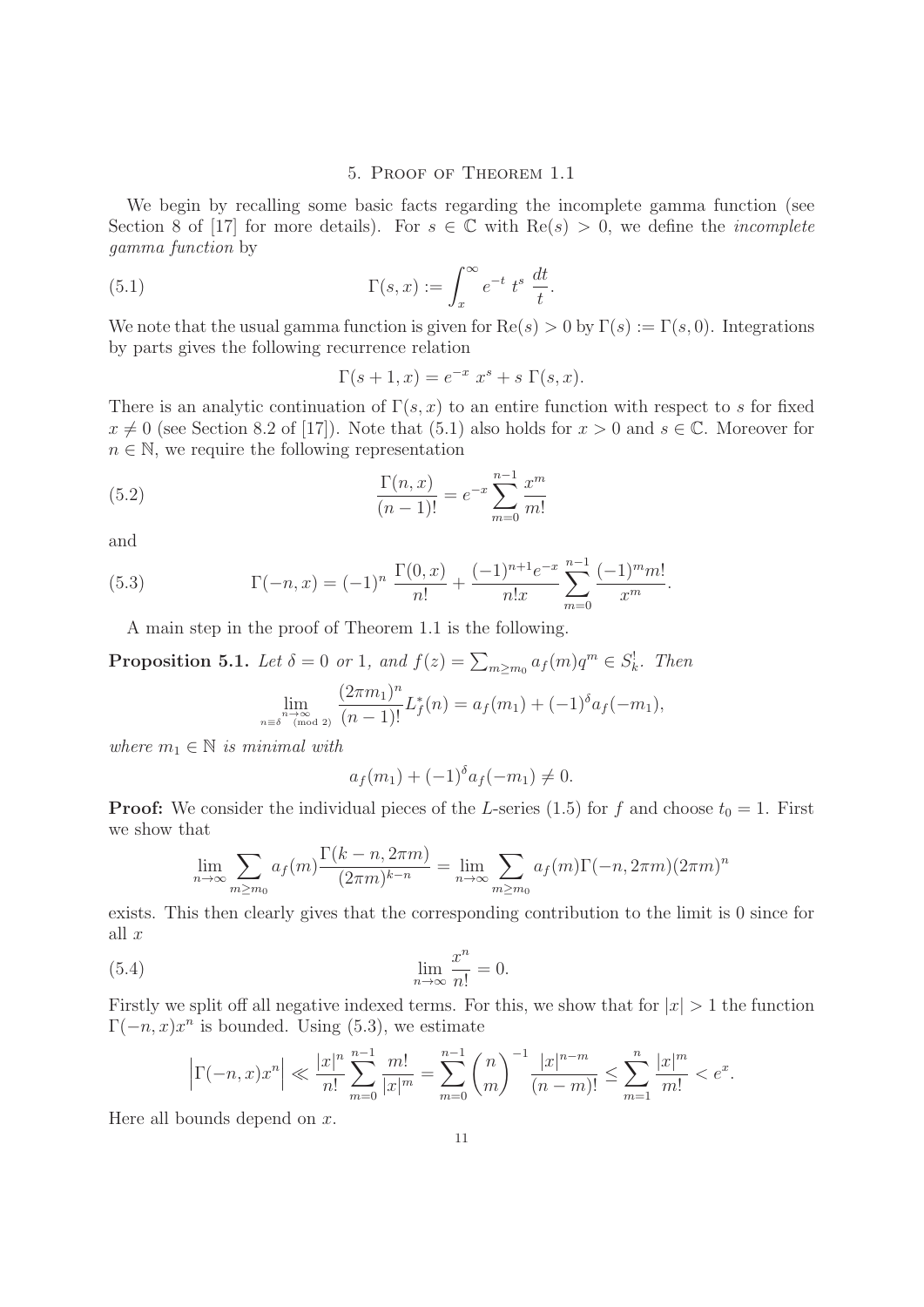We next show that

(5.5) 
$$
\lim_{n \to \infty} \sum_{m \ge 1} a_f(m) \Gamma(-n, 2\pi m) (2\pi m)^n = 0.
$$

Using (1.6) gives that the sum on m for some  $c > 0$  may be bounded against

$$
\ll \sum_{m\geq 1} (2\pi m)^{n+\frac{1}{2}\left(k-\frac{3}{2}\right)} e^{c\sqrt{2\pi m}} \Gamma(-n, 2\pi m) \ll \int_{2\pi}^{\infty} \Gamma(-n, x) x^{n+\frac{1}{2}\left(k-\frac{3}{2}\right)} e^{c\sqrt{x}} dx
$$
  
= 
$$
\int_{2\pi}^{\infty} x^{\frac{1}{2}\left(k-\frac{3}{2}\right)} e^{c\sqrt{x}} \int_{1}^{\infty} e^{-tx} t^{-n-1} dt \ dx.
$$

Using integration by parts, the inner integral may be estimated against

$$
\frac{e^{-x}}{n} - \frac{x}{n} \int_{1}^{\infty} e^{-tx} t^{-n} dt \ll \frac{e^{-x}}{n} + \frac{xe^{-x}}{n} \int_{0}^{\infty} e^{-tx} dt \ll \frac{e^{-x}}{n}.
$$

Thus (5.6) can be bounded by

$$
\frac{1}{n} \int_{2\pi}^{\infty} e^{-x + c\sqrt{x}} dx \ll \frac{1}{n} \stackrel{n \to \infty}{\to} 0
$$

giving  $(5.5)$ .

We next show that for  $M > \frac{2c^2}{\pi}$  we have that

(5.7) 
$$
\sum_{m\geq M} \frac{a_f(m)\Gamma(n,2\pi m)}{(2\pi m)^n} \ll \frac{(n-2)!}{(\pi M)^n}.
$$

Picking  $M > 2m_1$  then gives that the corresponding contribution to the limit vanishes. To see (5.7) we use again (1.6) to bound the left-hand side against

$$
\ll (2\pi)^{-n} \sum_{m \ge M} m^{\frac{1}{2}(k-\frac{3}{2})-n} e^{c\sqrt{2\pi m}} \int_{2\pi m}^{\infty} e^{-t} t^{n-1} dt \ll (2\pi)^{-n} \sum_{m \ge M} m^{\frac{1}{2}(k-\frac{3}{2})-n} \int_{2\pi m}^{\infty} e^{-\frac{t}{2}} t^{n-1} dt
$$
  

$$
\ll (2\pi)^{-n} \sum_{m \ge M} m^{\frac{1}{2}(k-\frac{3}{2})-n} \int_{0}^{\infty} e^{-\frac{t}{2}} t^{n-1} dt \ll \pi^{-n} (n-1)! \sum_{m \ge M} m^{\frac{1}{2}(k-\frac{3}{2})-n} \ll \frac{(n-2)!}{(\pi M)^n}
$$

as claimed.

For the remaining terms, we combine the m-th and the  $-m$ -th term. For  $n \equiv \delta \pmod{2}$ we have that

(5.8) 
$$
\frac{(2\pi m_1)^n}{(n-1)!} \left( a_f(m) \frac{\Gamma(n, 2\pi m)}{(2\pi m)^n} + a_f(-m) \frac{\Gamma(n, -2\pi m)}{(-2\pi m)^n} \right) \n= \left( \frac{m_1}{m} \right)^n \left( a_f(m) \frac{\Gamma(n, 2\pi m)}{(n-1)!} + (-1)^{\delta} a_f(-m) \frac{\Gamma(n, -2\pi m)}{(n-1)!} \right).
$$

Using the fact (which easily follows from  $(5.2)$ ) that for all real x,

$$
\lim_{n \to \infty} \frac{\Gamma(n, x)}{(n - 1)!} = 1
$$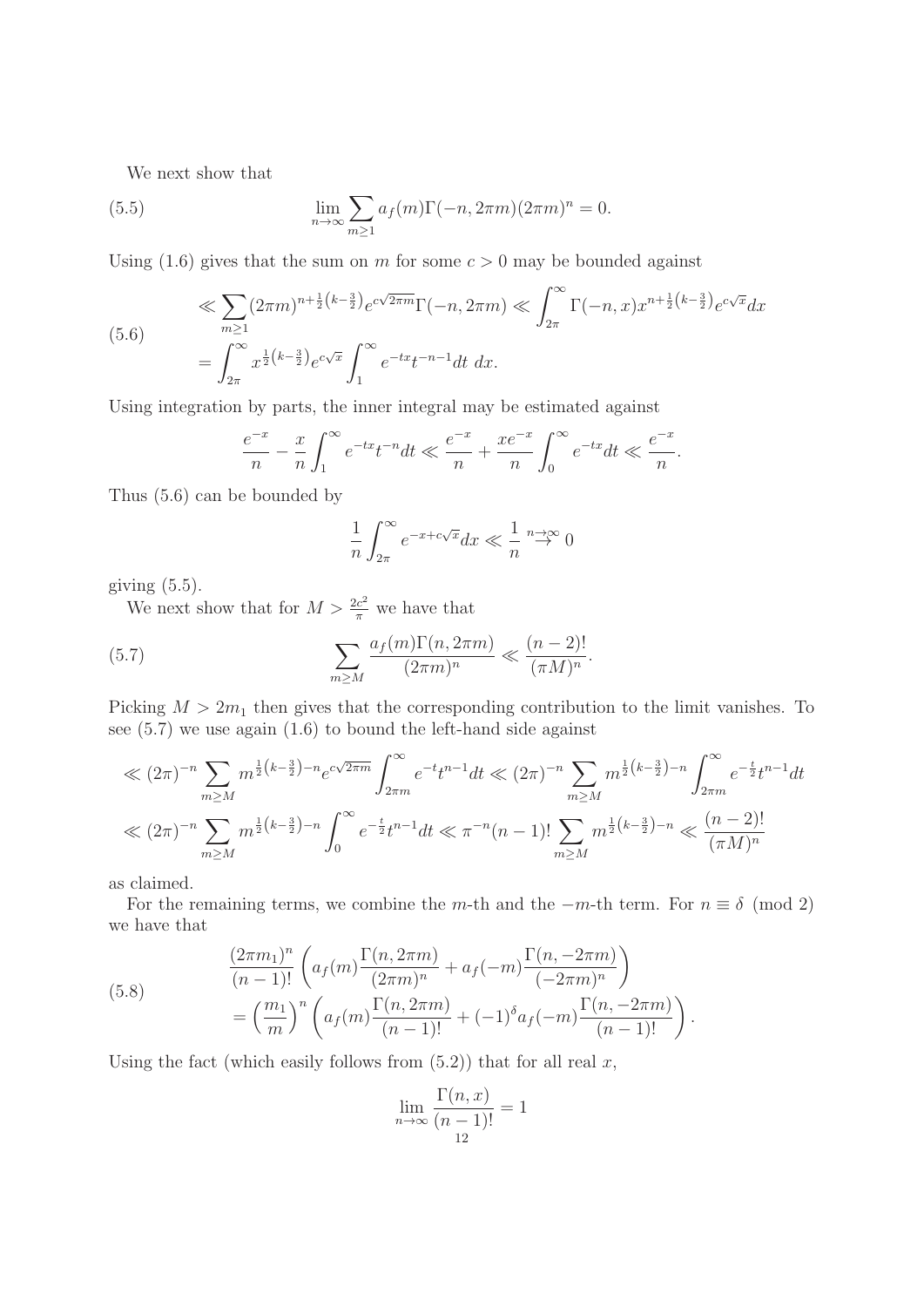we then obtain for  $m \geq m_0$ 

$$
\lim_{n \to \infty} \frac{(2\pi m_1)^n}{(n-1)!} \left( a_f(m) \frac{\Gamma(n, 2\pi m)}{(2\pi m)^n} + a_f(-m) \frac{\Gamma(n, -2\pi m)}{(-2\pi m)^n} \right)
$$
\n
$$
= \left( a_f(m) + (-1)^{\delta} a_f(-m) \right) \lim_{n \to \infty} \left( \frac{m_1}{m} \right)^n
$$
\n
$$
= \begin{cases} a_f(m_1) + (-1)^{\delta} a_f(-m_1) & \text{if } m = m_1, \\ 0 & \text{otherwise.} \end{cases}
$$

For  $0 < m < m_1$ , we have

$$
(-1)^{\delta} a_f(-m) = -a_f(m)
$$

by hypothesis. Using this reduces (5.8) to

(5.9) 
$$
a_f(m) \left(\frac{m_1}{m}\right)^n \frac{\Gamma(n, 2\pi m) - \Gamma(n, -2\pi m)}{(n-1)!}.
$$

To finish the proof, it suffices to show that (5.9) vanishes as  $n \to \infty$ . To see this, we bound for  $x > 1$ 

$$
\Gamma(n,x) - \Gamma(n,-x) = \int_x^{-x} e^{-t} t^{n-1} dt \ll x^n.
$$

Thus (5.9) may be estimated against

$$
\ll \left(\frac{m_1}{m}\right)^n \frac{(2\pi m)^n}{(n-1)!} \stackrel{n \to \infty}{\to} 0
$$

again using  $(5.4)$ .

Making use of Proposition 5.1 and (5.4), we immediately obtain the following three corollaries.

**Corollary 5.2.** If  $f \in S_k^!$ ,  $f \not\equiv 0$ , then

$$
\lim_{n \to \infty} \left| L_f^*(n) \right| = \infty.
$$

**Corollary 5.3.** For  $f \in S_k^!$ ,  $f \not\equiv 0$ , at most finitely many values  $L_f^*(n)$  vanish for  $n \in \mathbb{N}$ .

**Corollary 5.4.** Let  $f, g \in S^!_k$  with  $g \neq 0$  and q-expansions given by  $f(z) = \sum_{m \geq m_0} a_f(m)q^m$ and  $g(z) = \sum_{m \ge m_0} a_g(m) q^m$ . For  $\delta = 0$  or 1 we have that

$$
\lim_{n \to \infty} \frac{L_f^*(n)}{L_g^*(n)} = \frac{a_f(m_1) + (-1)^\delta a_f(-m_1)}{a_g(m_1) + (-1)^\delta a_g(-m_1)},
$$

where  $m_1$  is the smallest positive integer such that at least one of the numerator or denominator in the right hand side is nonzero.

Remark. In the limit above, the right hand side is taken to be infinity whenever the denominator is zero.

The proof of Theorem 1.1 is now almost immediate.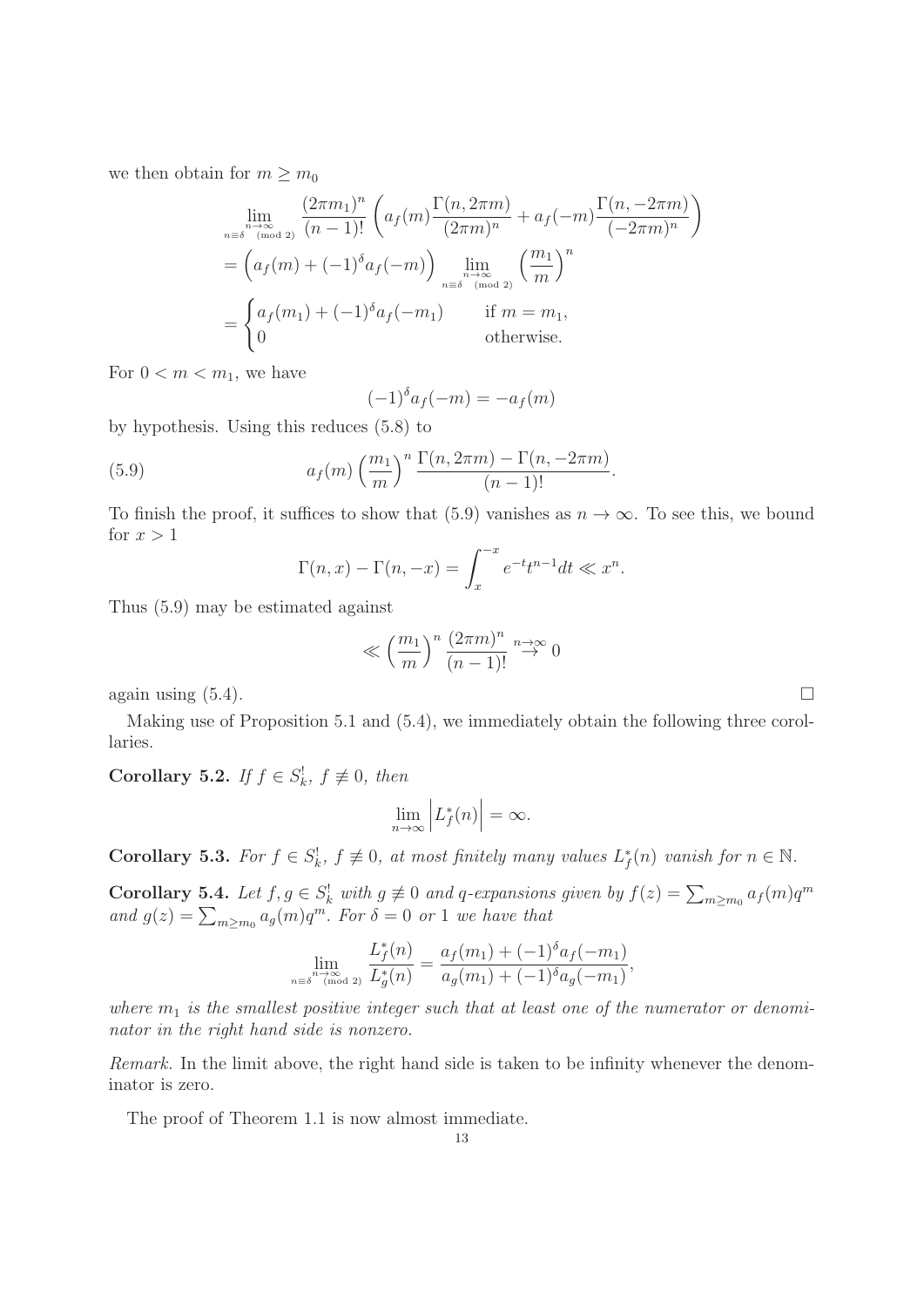**Proof of Theorem 1.1:** Since  $\mathcal{F} \in H_{2-k}^*$  is good for g, the q-expansion of  $\xi_{2-k}(\mathcal{F})$  is given by

$$
\xi_{2-k}(\mathcal{F})(z) = \langle g, g \rangle^{-1} \sum_{m=1}^{\infty} a_g(n) q^m
$$

with  $a_g(1) = 1$ . Moreover, by Corollary 5.4, it follows that

$$
\lim_{n \to \infty} \frac{L_{D^{k-1}(\mathcal{F})}(n)}{L_{\xi_{2-k}(\mathcal{F})}(n)} = \lim_{n \to \infty} \frac{L_{D^{k-1}(\mathcal{F})}^*(n)}{L_{\xi_{2-k}(\mathcal{F})}^*(n)} = (c_{\mathcal{F}}^+(1) + (-1)^{\delta} c_{\mathcal{F}}^+(-1)) \langle g, g \rangle.
$$

The result may now be concluded since we have  $\langle g, g \rangle = \omega_g^+ \omega_g^-$ .

 $\Box$ 

#### **REFERENCES**

- [1] S. Bloch and K. Kato, L-functions and Tamagawa numbers of motives. The Grothendieck Festschrift, Vol. I, 333–400, Progr. Math. 86, Birkhäuser Boston, Boston, MA, 1990.
- [2] K. Bringmann, P. Guerzhoy, Z. Kent, and K. Ono, Eichler-Shimura theory for mock modular forms, Math. Ann., accepted for publication.
- [3] J. Bruinier and J. Funke, On two geometric theta lifts, Duke Math. J. **125** (2004), 45–90.
- [4] J. Bruinier, K. Ono, and R. Rhoades, Differential operators for harmonic weak Maass forms and the vanishing of Hecke eigenvalues, Math. Ann. **342** (2008), 673–693.
- [5] D. Bump, S. Friedberg, and J. Hoffstein, Nonvanishing theorems for L-functions of modular forms and their derivatives, Invent. Math. **102** (1990), 543–618.
- [6] P. Deligne, Valeurs de fonctions L et p´eriodes d'int´egrales, Automorphic forms, representations and L-functions, Proc. Sympos. Pure Math. (1979), 313–346.
- [7] B. Gross and D. Zagier, Heegner points and derivatives of L-series, Invent. Math. **84** (1986), 225–320.
- [8] P. Guerzhoy, Hecke operators for weakly holomorphic modular forms and supersingular congruences, Proc. of the AMS **136** (2008), 3051–3059.
- [9] P. Guerzhoy, Z. Kent, and K. Ono, p-adic coupling of mock modular forms and shadows, Proc. of the Ac. of Sc. (USA), **107** (2010), 6169–6174.
- [10] H. Iwaniec, On the order of vanishing of modular L-functions at the critical point, Sem. Ther. Nombres Bordeaux **2** (1990), 365–376.
- [11] N. Koblitz, Non-integrality of the periods of cusp forms outside the critical strip, Funkcional. Anal. i Prilozen. **9** (1975), 52–55.
- [12] W. Kohnen and D. Zagier, Modular forms with rational periods. Modular forms (Durham, 1983), 197– 249, Ellis Horwood Ser. Math. Appl.: Statist. Oper. Res., Horwood, Chichester, 1984.
- [13] W. Kohnen and D. Zagier, Values of L-series of modular forms at the center of the critical strip, Invent. Math. **64** (1981), 175–198.
- [14] V. Kolyvagin, Finiteness of  $E(\mathbb{Q})$  and  $X_{(E/\mathbb{Q})}$  for a subclass of Weil curves, Izv. Akad. Nauk. USSR, ser. Matem. **52** (1988), 522–540.
- [15] M. Kontsevich and D. Zagier, Periods, Mathematics unlimited-2001 and beyond (2001), 771–808.
- [16] Y. Manin, Periods of cusp forms, and p-adic Hecke series, Mat. Sb. (N.S.) **92** (1973), 378–401.
- [17] Digital Library of Mathematical Functions, National Institute of Standards and Technology from http://dlmf.nist.gov/, (2011).
- [18] K. Ono, Unearthing the visions of a master: harmonic Maass forms and number theory, Proc. of the 2008 Harvard-MIT Current Developments in Mathematics, Int. Press., Somerville, Ma., 2009, 347–454.
- [19] K. Ono and C. Skinner, Fourier coefficients of half-integral weight modular forms modulo  $\ell$ , Ann. of Math. (2) **147** (1998), 453–470.
- [20] K. Ono and C. Skinner, Nonvanishing of quadratic twists of modular L-functions, Invent. Math. **134** (1998), 651–660.
- [21] N. Schappacher and A. Scholl, Beilinson's theorem on modular curves, Beilinson's conjectures on special values of L-functions, Perspect. Math. **4** (1988), 273–304.